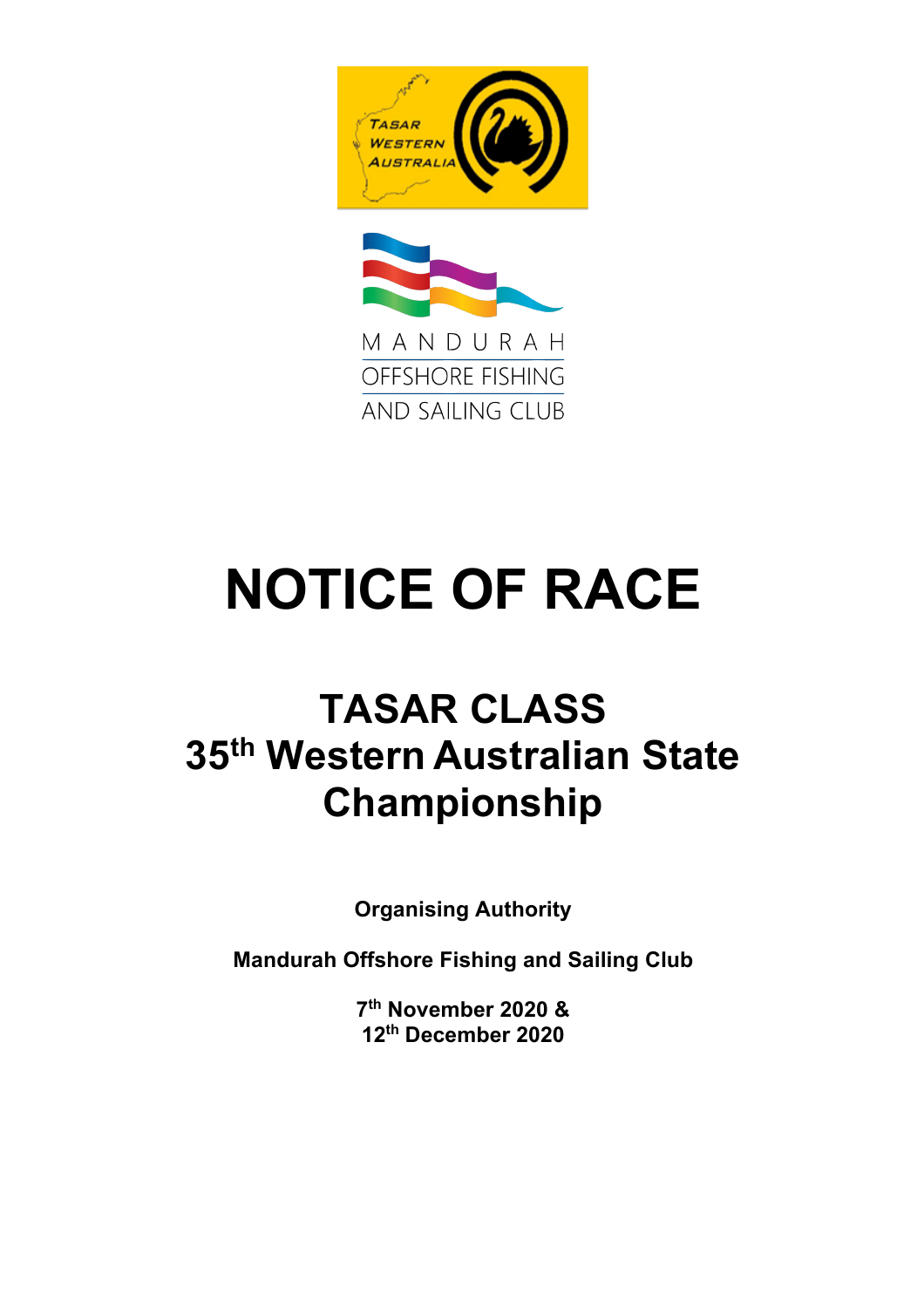The 35h Western Australian Tasar State Championship is being conducted by Mandurah Offshore Fishing and Sailing Club on the  $7<sup>th</sup>$  November and 12th December 2020 sailing in Comet Bay Mandurah.

#### **1. Rules**

- 1.1 The regatta will be governed by the rules as defined in The Racing Rules of Sailing (RRS).
- 1.2 Rule 44.1 is changed so that the Two-Turns Penalty is replaced by the One-Turn Penalty.

# **2. Advertising**

2.1 Boats may be required to display advertising supplied by the Organizing Authorities.

# **3. Eligibility**

- 3.1 The regatta is open to all boats of the Tasar Class that comply with the rules of the World Tasar Class Association.
- 3.2 All skippers shall be financial members of a Tasar Association which is a constituent of the World Tasar Council.
- 3.3 All competitors shall have a current Yachting Australia Membership.

# **4. Fees and Entry**

- 4.1 Regatta Entry Fee AUS \$50 includes the regatta function on Saturday.
- 4.2 Entries are non-refundable and are to be made via the official online Entry Form: https://www.revolutionise.com.au/tawa/events
- 4.3 Entry is only possible to members of TAWA. TAWA registration is via online form: https://www.revolutionise.com.au/tawa/registration/
- 4.4 For assistance with TAWA registration or regatta entry contact: secretary@tasarwa.com.au

# **5. Schedule of Events**

- 5.1 Registration, Measurement and Inspection: MOFSC 10:00 to 12:00 Saturday 7th November 2020 at the Hook Café.
- 5.2 TAWA AGM 10:30 7<sup>th</sup> November as MOFSC Board Room
- 5.3 Regatta meeting: The Hook Café, MOFSC 12 noon Saturday 7<sup>th</sup> November 2020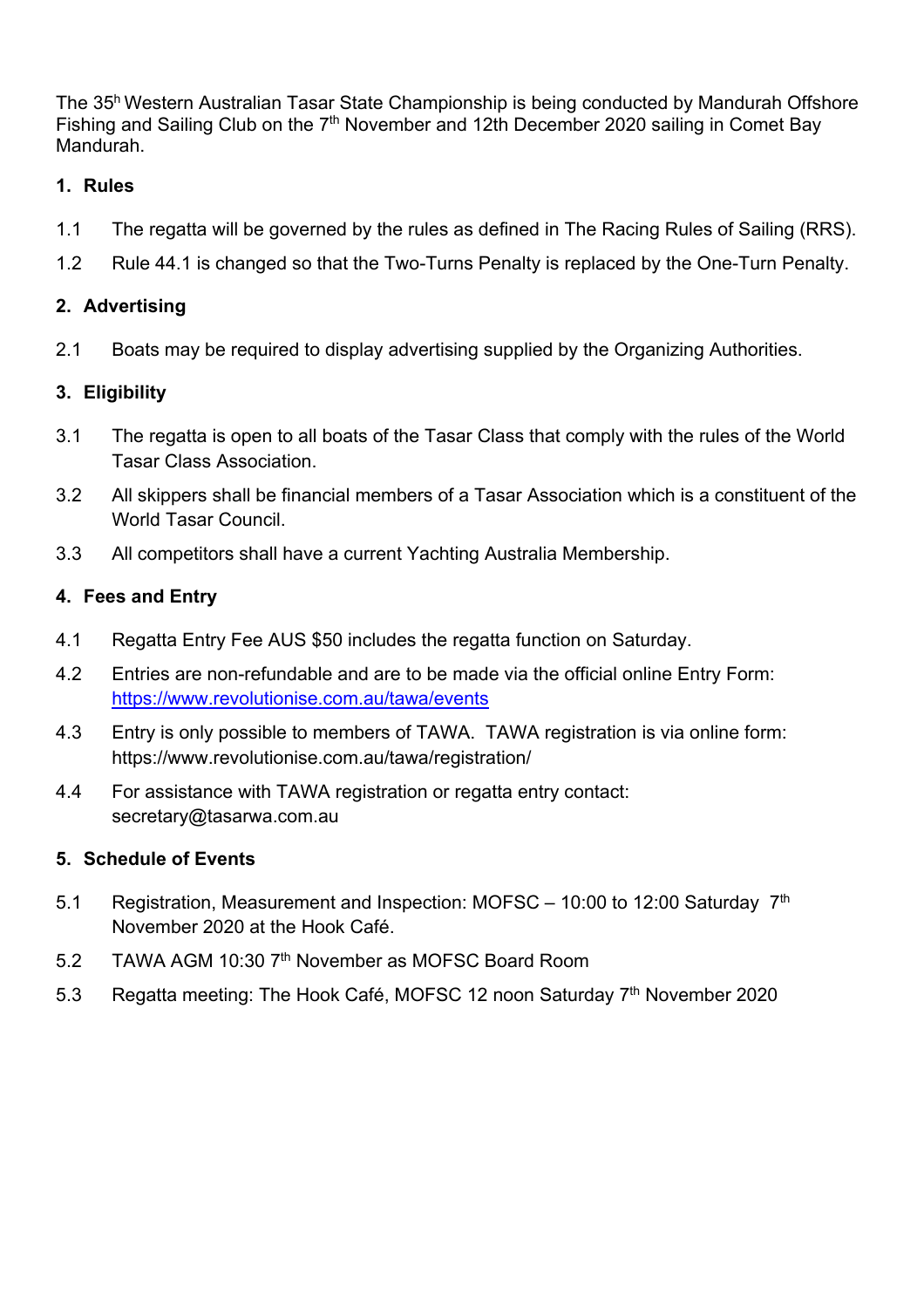#### **6. Racing Schedule**

| Day & Date                              | Race                                                               | <b>Time of the first Warning</b><br><b>Signal</b> |
|-----------------------------------------|--------------------------------------------------------------------|---------------------------------------------------|
| Saturday 7th November 2020              | Race session 1<br>Subsequent races to<br>follow. (3 Races Planned) | 13:00                                             |
| Saturday 12 <sup>th</sup> December 2020 | Race session 2<br>Subsequent races to<br>follow (2 Races Planned)  | 13:40                                             |

- 6.1 No warning signal will be made after 18:00 on 7th November 2020.
- 6.2 No warning signal will be made after 16:30 on 12th December 2020.

#### **7. Measurement**

- 7.1 Boat measurement and crew weigh-in will be in accordance with the Tasar Class Rules.
- 7.2 Boats may be inspected for safety equipment and measurement compliance at any time during the regatta at the discretion of the Race Committee.
- 7.3 It is the responsibility of each entrant to provide any supplementary weights necessary to ensure compliance with Tasar Class Rule 29. These must be presented at Registration. The Race Committee may reject at its discretion any form of supplementary weight it considers unsuitable.
- 7.4 For measurement breaches or protests the protest panel may impose discretionary penalties which may be less than disqualification.

#### **8. Sailing Instructions**

8.1 Printed copies of the sailing instructions will be available at registration and will be available on the internet (www.tasar.org) and (www.mofsc.com.au) prior to the 7th November 2020.

#### **9. Venue**

9.1 The regatta will be conducted by Mandurah Offshore Fishing and Sailing Club in the water of Comet Bay, Mandurah.

# **10.The Courses**

10.1 The courses to be sailed shall consist of (approximately) equilateral triangles or windward returns as described in the Sailing Instructions.

# **11.Scoring**

- 11.1 The low-point scoring system, of RRS Appendix A.4.1 will apply.
- 11.2 Three races are required to be completed to constitute a series.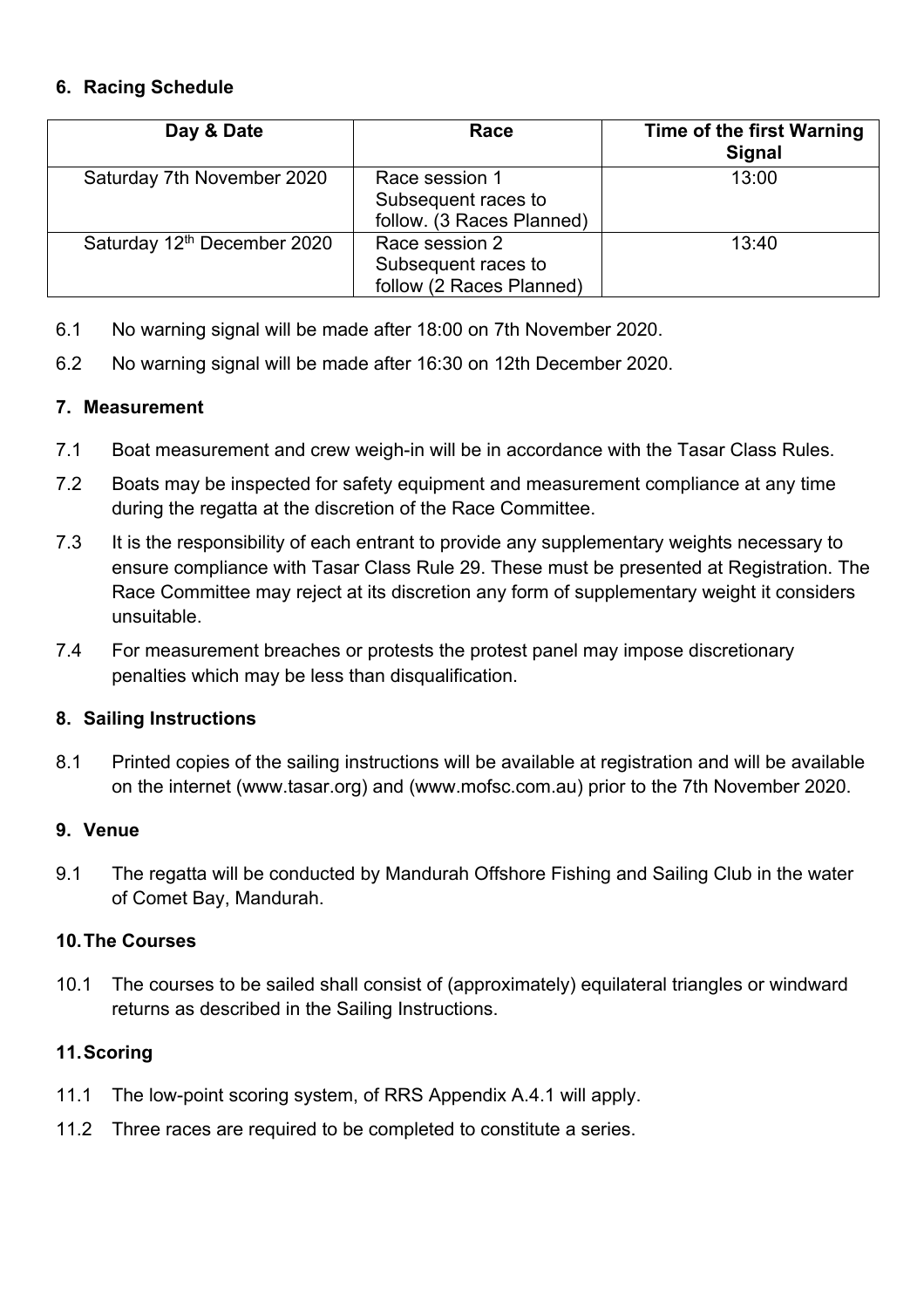- 11.3 When fewer than five races have been completed, a boat's series score will be the total of her race scores.
- 11.4 When five races are completed, a boat's series score will be the total of her race scores excluding her worst score.
- 11.5 Handicaps and handicap scores will be determined by TAWA

#### **12.Radio Communications**

12.1 Except in an emergency, a boat shall neither make radio transmissions while racing nor receive radio communications not available to all boats. This restriction also applies to mobile telephones.

#### **13.Prizes**

13.1 Prizes will be given as follows:

| <b>Overall Championship Result</b>     | First, second and third |
|----------------------------------------|-------------------------|
| <b>Overall Handicap Result</b>         | First, second and third |
| <b>Overall State Champion</b>          | <b>Perpetual Trophy</b> |
| <b>Overall State Handicap Champion</b> | <b>Perpetual Trophy</b> |
| Club Team Trophy (top 3 at each Club)  | Perpetual Trophy        |
| <b>Overall Youth Champion</b>          | <b>Perpetual Trophy</b> |

- 13.2 Overall Championship prize winners are not eligible for Overall Handicap prizes.
- 13.3 Other prizes may be awarded at the discretion of the organising committee.

# **14.Arbitration**

14.1 Protests arising from participation in this regatta shall be subject to arbitration as detailed in the sailing instructions.

#### **15.Disclaimer of Liability**

15.1 Competitors participate in the regatta entirely at their own risk. Attention is drawn to Rule 4, Decision to race. The organising authority will not accept any liability for material damage or personal injury or death sustained in conjunction with or prior to, during, or after the regatta.

#### **WARNING:**

Sailing and activities associated with it involve risks of personal injury, loss and damage and even death. The risks include but are not limited to, the risk of injury from collision, capsizing, falling overboard, being trapped under the sail or boat after capsize and impact with equipment. Any of these events can also result in death. The risks involved in this activity are heightened by:

- Adverse weather conditions
- Inadequate training
- Fatigue
- Inexperience
- Failure to maintain the boat
- Failure to supply and use the recommended safety equipment